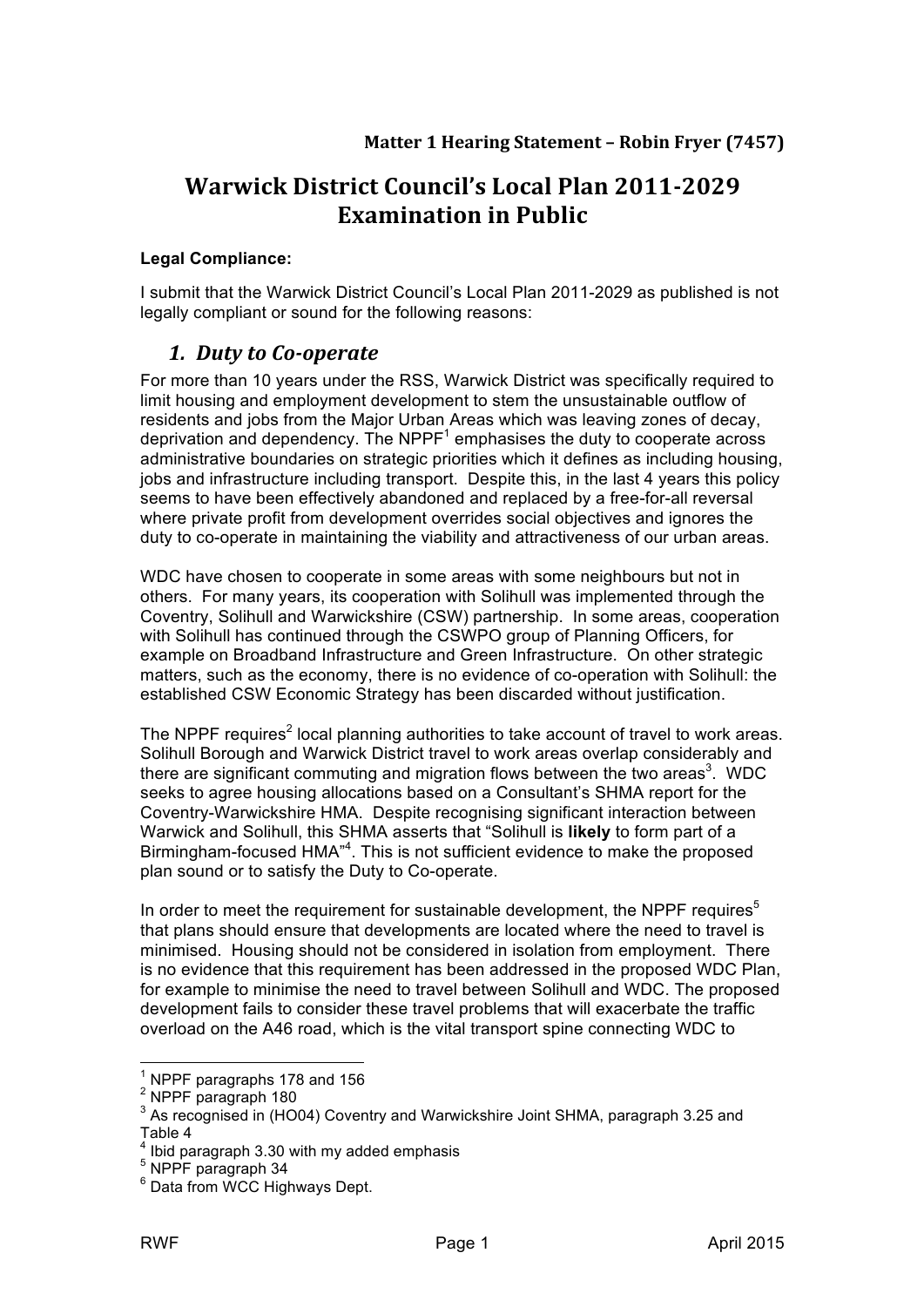adjoining districts. In 2014 the 86,000 daily vehicle movements on the A46 was 30% more traffic than the M69 and only 5% less than the M40. $^6$ 

Warwick District Council is failing in its duty towards the residents by not undertaking a thorough examination of this region's data. This co-operation process has a fundamental problem because Solihull is in the Greater Birmingham and Solihull Local Enterprise Partnership (GBS LEP) and in the Central HMA. WDC has focused its cooperation on the CW LEP area, even though Coventry, North Warwickshire, Rugby and Nuneaton & Bedworth are also part of the Central HMA while WDC is part of the South HMA $<sup>6</sup>$ . The strategy appears to be driven by LEPs which introduce</sup> many anomalies, such as 'sub-regional' needs being claimed despite no evidence of co-operation with neighbouring LEP areas. Although the statutory Duty to Cooperate does not apply to LEPs, the dependence on LEP assertions does not absolve the local planning authority from its duty to co-operate.

The anomaly of housing need from outside WDC is covered in the proposed Local Plan policy DS20. Even though the proposed policy confines itself to working with other local authorities in the "Coventry and Warwickshire HMA", the proposed plan adds that Warwick District may have to take overspill housing from the GBHMA region if required<sup>7</sup>.

This vagueness is unsatisfactory for the communities of Warwick District and creates uncertainty for people and businesses in making future plans. The emerging Local Plan is now 4 years into its 18 year programme and has failed to co-operate with adjoining areas to determine future needs and this undermines the soundness of the Warwick District Local Plan for 2011-2029.

# 2. *The Obligation for Public Participation in Plan Formation.*

Warwick District Council set out their process for Public Participation in the document 'Statement of Community Involvement; updated April 2014.' This has not been followed during the development of the Local Plan 2011-2029. There have been significant changes in the planning proposals since the publication of the initial plan in May 2012. For example, the SHMA Addendum was published in September 2014 but WDC's Focused Consultation of October 2014 made no mention of this key document. This is a critical document that should inform the local plan and its omission renders the consultation process unsound. It appears that WDC is misleading potential consultees, resulting in an unsound local plan – it is not justified.

The NPPF<sup>8</sup> "*provides a framework within which local people and their accountable councils can produce their own distinctive local and neighbourhood plans, which reflect the needs and priorities of their communities."* The process and public involvement pursued by WDC has excluded public involvement in the final stage of the Plan. Significant changes were made to the final draft which was not allowed proper public consultation.

Comments on the Local Plan final stage was only allowed on the legal aspects of the plan and not on the changes introduced. Even participation in this stage was impossible for most members of the public because the online form was in Adobe pdf format that cannot be altered unless individuals have specific commercial software.

 $6$  (HO04) Coventry and Warwickshire Joint SHMA Table 2 Housing Market Areas in the West Midlands

 $^7$  (LP23) Warwick District Local Plan Submission Version incorporating proposed changes, paragraph 2.86 and Policy DS20

 $N$  NPPF paragraph 1